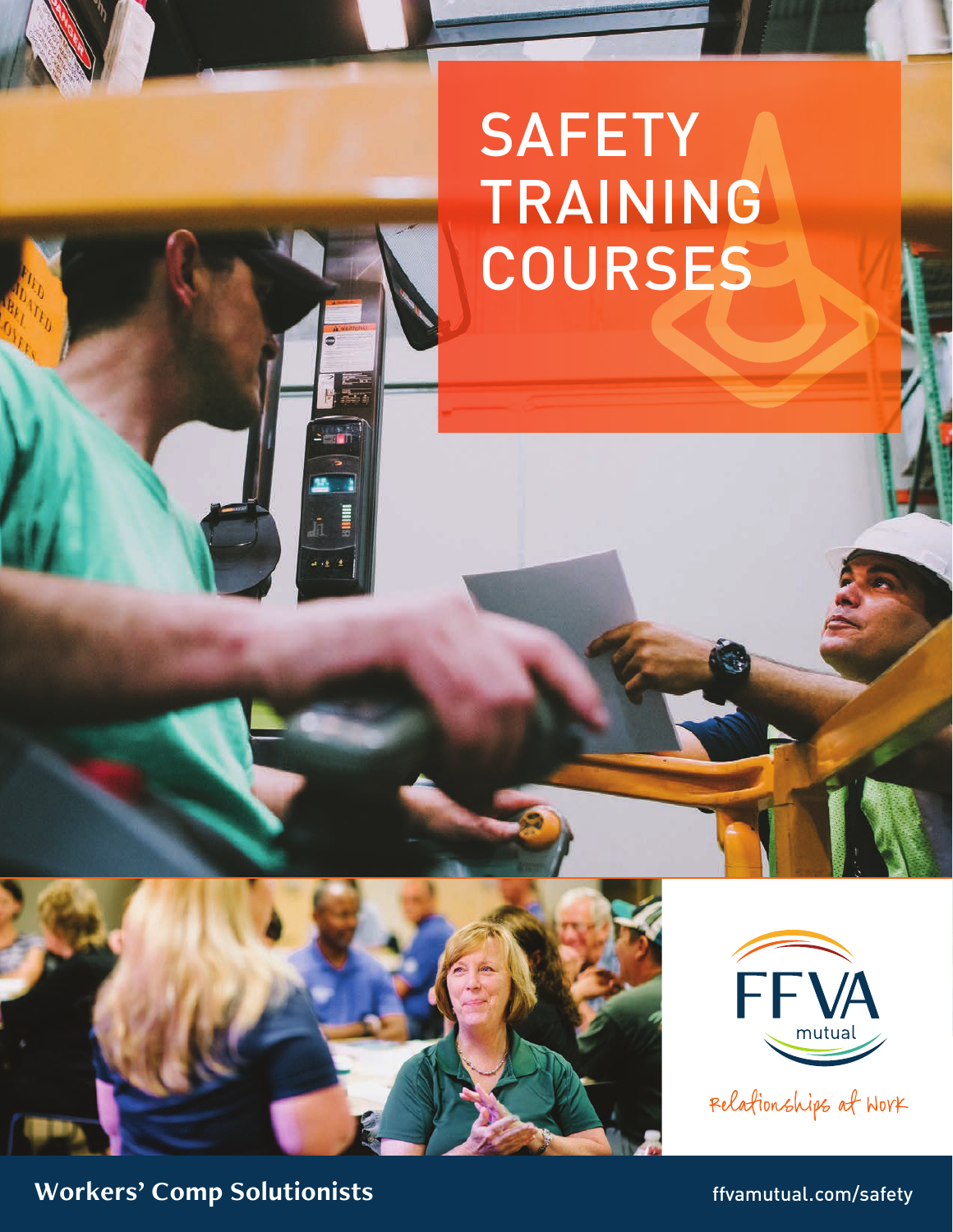Employee safety is essential to reducing workplace accidents and injuries. Training courses offered by our expert safety consultants provide your company with the necessary tools for a successful safety program.

Available to our policyholders at no additional cost, classes are held at on-site and convenient off-site locations and many cover OSHA requirements. To schedule training for your company, contact karen.johnson@ffvamutual.com.

#### **Table of Contents**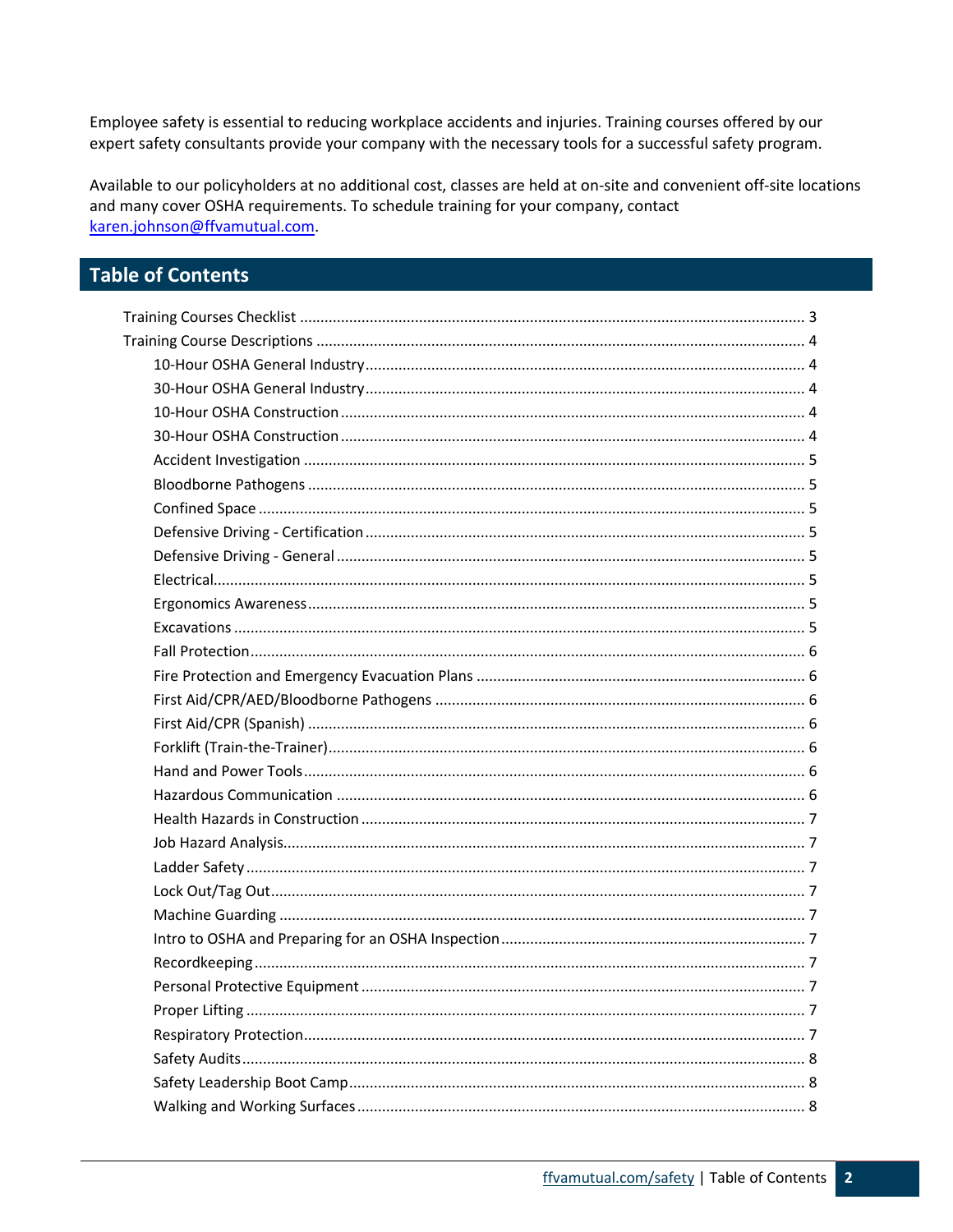### <span id="page-2-0"></span>**Training Courses Checklist**

|                                                     |                       | PARTICIPANTS REQUIRED PER |
|-----------------------------------------------------|-----------------------|---------------------------|
| <b>TOPIC</b>                                        | <b>HOURS</b>          | <b>CLASS</b> (Min-Max)    |
| 10-Hour OSHA*                                       | 10 (two 5-hour days)  | $10 - 30$                 |
| 30-Hour OSHA*                                       | 30 (four 8-hour days) | $15 - 30$                 |
| Accident Investigation                              | $\mathbf{1}$          | $6 - 25$                  |
| <b>Bloodborne Pathogens</b>                         | $\mathbf{1}$          | $6 - 25$                  |
| <b>Confined Space Awareness (OSHA Requirements)</b> | $1 - 2$               | $6 - 25$                  |
| Defensive Driving, General                          | 1.5                   | $8 - 30$                  |
| Defensive Driving Certification Course              | 4                     | $8 - 30$                  |
| Electrical                                          | 1                     | $6 - 25$                  |
| <b>Ergonomics Awareness</b>                         | $1 - 2$               | $6 - 25$                  |
| <b>Excavations (OSHA Requirements)</b>              | $1 - 2$               | $6 - 25$                  |
| Fall Protection (OSHA Requirements)                 | $1 - 2$               | $6 - 12$                  |
| Fire Protection/Egress and Emergency Evacuation     | 1                     | $6 - 25$                  |
| First Aid/ CPR/AED Bloodborne Pathogens*            | 6                     | $4 - 6$                   |
| First Aid/ CPR/AED Bloodborne Pathogens* (Spanish)  | 6                     | $4 - 6$                   |
| Forklift (Train-the-Trainer)                        | $3 - 4$               | $2 - 4$                   |
| Hand and Portable Power Tools-Construction          | 1                     | $6 - 25$                  |
| Hand and Portable Power Tools-General Industry      | $\mathbf{1}$          | $6 - 25$                  |
| <b>Hazardous Communication</b>                      | $2 - 3$               | $6 - 25$                  |
| <b>Health Hazards in Construction</b>               | $1 - 2$               | $6 - 25$                  |
| Introduction to OSHA                                | $\mathbf{1}$          | $6 - 25$                  |
| <b>Job Hazard Analysis</b>                          | $1 - 2$               | $6 - 25$                  |
| Ladder Safety                                       | 1                     | $6 - 25$                  |
| Lock out/Tag out                                    | $2 - 3$               | $6 - 12$                  |
| <b>Machine Guarding</b>                             | $\mathbf{1}$          | $6 - 30$                  |
| Personal Protective Equipment                       | 1                     | $6 - 30$                  |
| Preparing for an OSHA Inspection                    | $1 - 2$               | $2 - 12$                  |
| <b>Proper Lifting</b>                               | 1                     | 6-30                      |
| Recordkeeping                                       | $\mathbf{1}$          | $2 - 12$                  |
| Safety Audits                                       | $\mathbf{1}$          | $6 - 30$                  |
| Safety Leadership Boot Camp                         | 2 days                | 10                        |
| Slip, Trip and Fall Hazards                         | $1 - 2$               | $6 - 30$                  |
| Walking, Working Surfaces (including scaffolds)     | $1 - 2$               | $6 - 30$                  |

*OSHA 10-Hour and 30-Hour classes are offered for both general industry and construction. \*Defensive Driving and First-Aid/CPR/AED training have a nominal fee to cover attendee workbooks. For courses requiring mandated attendee workbooks, there may be a fee (indicated in topic description).*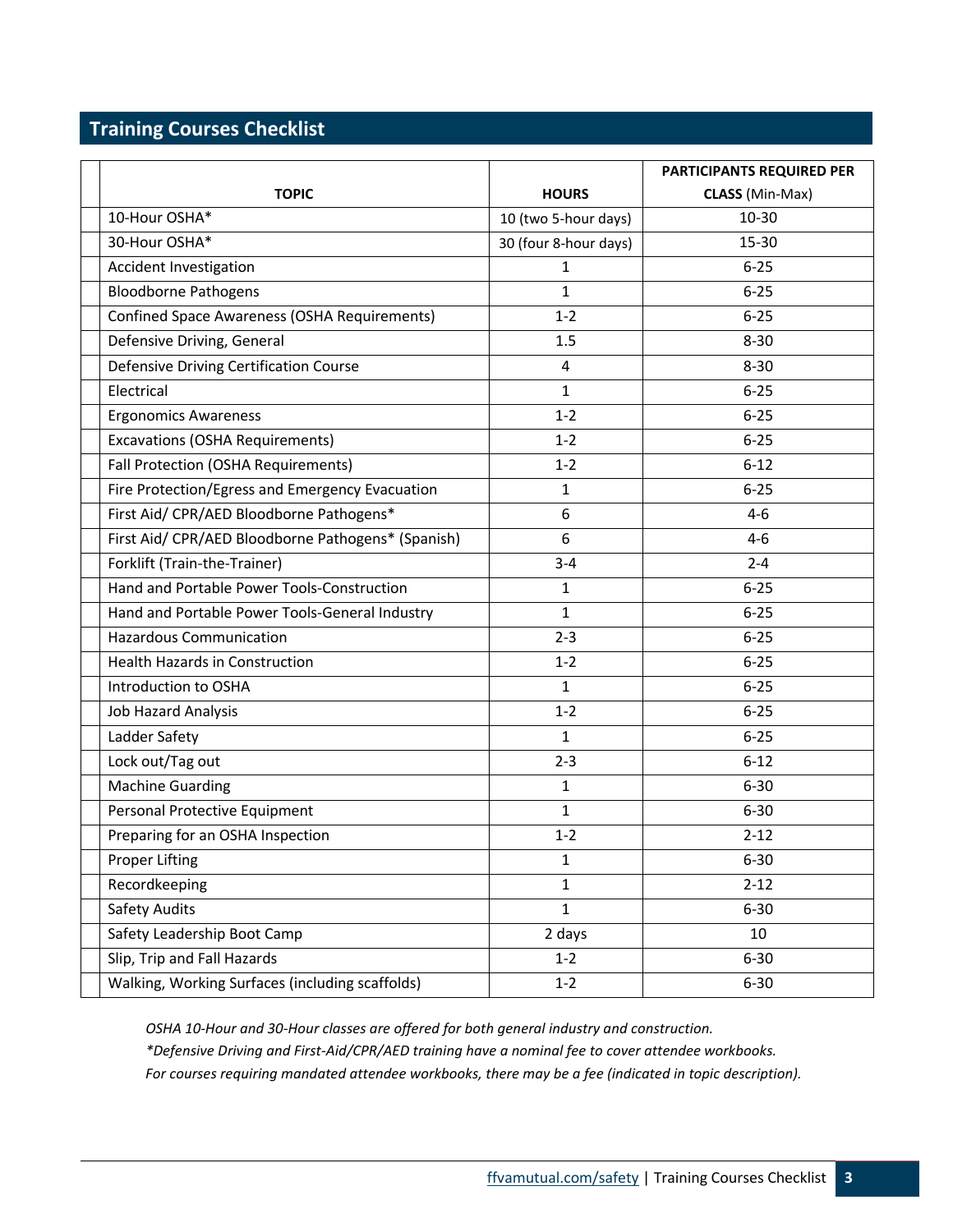#### <span id="page-3-0"></span>**Training Course Descriptions**

#### <span id="page-3-1"></span>**10-Hour OSHA General Industry**

OSHA 10-hour General Industry Course covers specific OSHA-mandated topics, such as an overview of OSHA, tips on how to locate specific OSHA regulations, and basic hazardous communication and electrical safety. The remaining 5 hours of the class can be customized to address other OSHA training topics that pertain specifically to operations (e.g., slip, trips and falls, exit routes and emergency action plans, PPE, Machine Guarding, Blood-borne Pathogens, etc.) Upon successful completion of the course, the participant will receive an OSHA General Industry Safety 10-hour course completion card. \**Training is provided at no cost to FFVA policyholders; however, there is a charge of \$5.00 per OSHA card issued, per the OSHA Outreach Training Institute.*

#### <span id="page-3-2"></span>**30-Hour OSHA General Industry**

It covers OSHA policies, procedures, and standards, as well as general industry safety and health principles. Topics include scope and application of the OSHA general industry standards. Special emphasis is placed on those areas that are the most hazardous, using the OSHA standards guide. Upon successful completion of the course, the participant will receive an OSHA General Industry Safety 30-hour course completion card. *\*Training is provided at no cost to FFVA policyholders; however, there is a charge of \$5.00 for each OSHA card issued, per the OSHA Outreach Training Institute.*

Topics include:

- Electrical Safety Standards and Work Practices
- Hazard Communication
- Introduction to OSHA
- Lock Out/Tag Out
- Machine Guarding
- Material Handling
- Means of Egress and Fire Protection
- OSHA's Recordkeeping Requirements
- Personal Protective Equipment
- Walking/Working Surfaces

#### <span id="page-3-3"></span>**10-Hour OSHA Construction**

OSHA 10-hour Construction course covers certain OSHA-mandated topics, such as: overview of OSHA, fall protection, electrical, caught in/between, struck by, PPE and health hazards. Remaining hours can be customized to address other OSHA training topics that pertain specifically to your operations. Upon successful completion of the course, the participant will receive an OSHA Construction Safety 10-hour course completion card. \**Training is provided at no cost to FFVA policyholders; however, there is a charge of \$5.00 per OSHA card issued, per the OSHA Outreach Training Institute.*

#### <span id="page-3-4"></span>**30-Hour OSHA Construction**

It covers OSHA policies, procedures, and standards, as well as construction safety and health principles. Topics include scope and application of the OSHA Construction standards. Special emphasis is placed on those areas that are the most hazardous, using the OSHA standards guide. Upon successful completion of the course, the participant will receive a Construction 30-hour course completion card. Below is a list of mandatory topics covered and the remaining hours can be customized to address other OSHA training topics that pertain specifically to your operations. Upon successful completion of the course, the participant will receive an OSHA Construction 30-hour course completion card. *\*Training is provided at no cost to FFVA policyholders; however, there is a charge of \$5.00 per OSHA card issued, as per the OSHA Outreach Training Institute.*

Mandatory Topics include:

- Health Hazards In Construction
- Introduction to OSHA
- OSHA Focus Four Hazards: Fall Protection, Electrical, Struck By, Caught In/Between
- Personal Protective Equipment
- Stairways and Ladders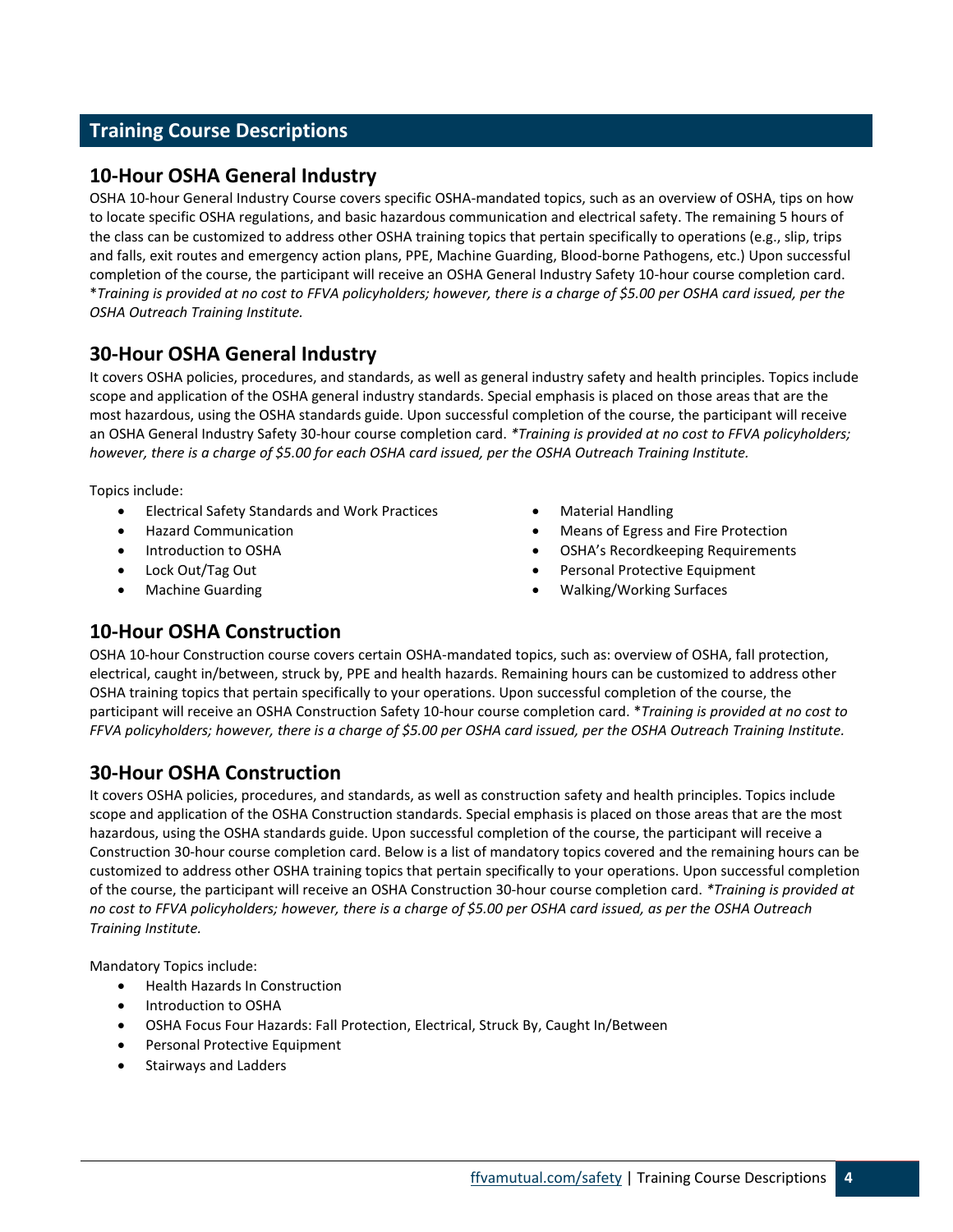#### <span id="page-4-0"></span>**Accident Investigation**

Provides an introduction to basic accident investigation procedures and describes accident analysis techniques. The goal of this course is to gain the basic skills to conduct an effective accident investigation at their workplace. The target audience is the small employer, manager, employee or employee representative who, as part of an organization's safety and health system; who would be involved in conducting accident and/or near-miss investigations.

#### <span id="page-4-1"></span>**Bloodborne Pathogens**

The course will inform you of precautions you must take to eliminate the risk of infectious diseases that can be contracted through exposure and the proper methods of handling potential contaminants. It is designed to reduce and minimize the potential for occupational exposure to the Human Immunodeficiency Virus (HIV), the Hepatitis B Virus (HBV), and other human blood-borne pathogens.

#### <span id="page-4-2"></span>**Confined Space**

This course contains requirements for safe practices and procedures to protect employees from the hazards of entry into permit-required confined spaces or permit spaces. The standard requires employers to develop a written confined space entry permit program and provide employee training.

#### <span id="page-4-3"></span>**Defensive Driving - Certification**

This is 4-hour course meets the *National Safety Council* guidelines and is designed to create self-awareness around the challenges associated with driving. This course provides attendees with tools, tips and techniques, that offer positive choices to driving, and motivates drivers to embrace personal change in driving habits. This course focuses on collision prevention through hazard recognition and application of collision-avoidance techniques. Also discussed are common driving violations and how to eliminate them. An emphasis on identifying and choosing, safe and legal behind-the-wheel behaviors and actions. Attendees receive course workbooks and upon completion will receive a *[National Safety Council](http://www.nsc.org/pages/home.aspx)* certificate that can be turned into auto liability insurance for possible discounts. *\*The cost for the workbook is \$6.00/attendee.*

#### <span id="page-4-4"></span>**Defensive Driving - General**

This course is a general safe driving awareness course designed to remind drivers about distractions, road rage, driving under the influence, and more. The course is approximately 2-hours long and can also include your company's policies and procedures.

#### <span id="page-4-5"></span>**Electrical**

This training covers requirements to keep employees safe around workplace electricity. This training teaches safe electrical practices for those expected to work with electric equipment and installations.

#### <span id="page-4-6"></span>**Ergonomics Awareness**

This course covers the use of ergonomic principles to recognize, evaluate, and control work place conditions that cause or contribute to musculoskeletal and nerve disorders.

#### <span id="page-4-7"></span>**Excavations**

This course focuses on OSHA standards and on the safety aspects of excavation and trenching. Discussions include practical soil mechanics and its relationship to the stability of shored and unshored slopes and walls of excavations. Various types of shoring (e.g., wood timbers and hydraulic) are covered.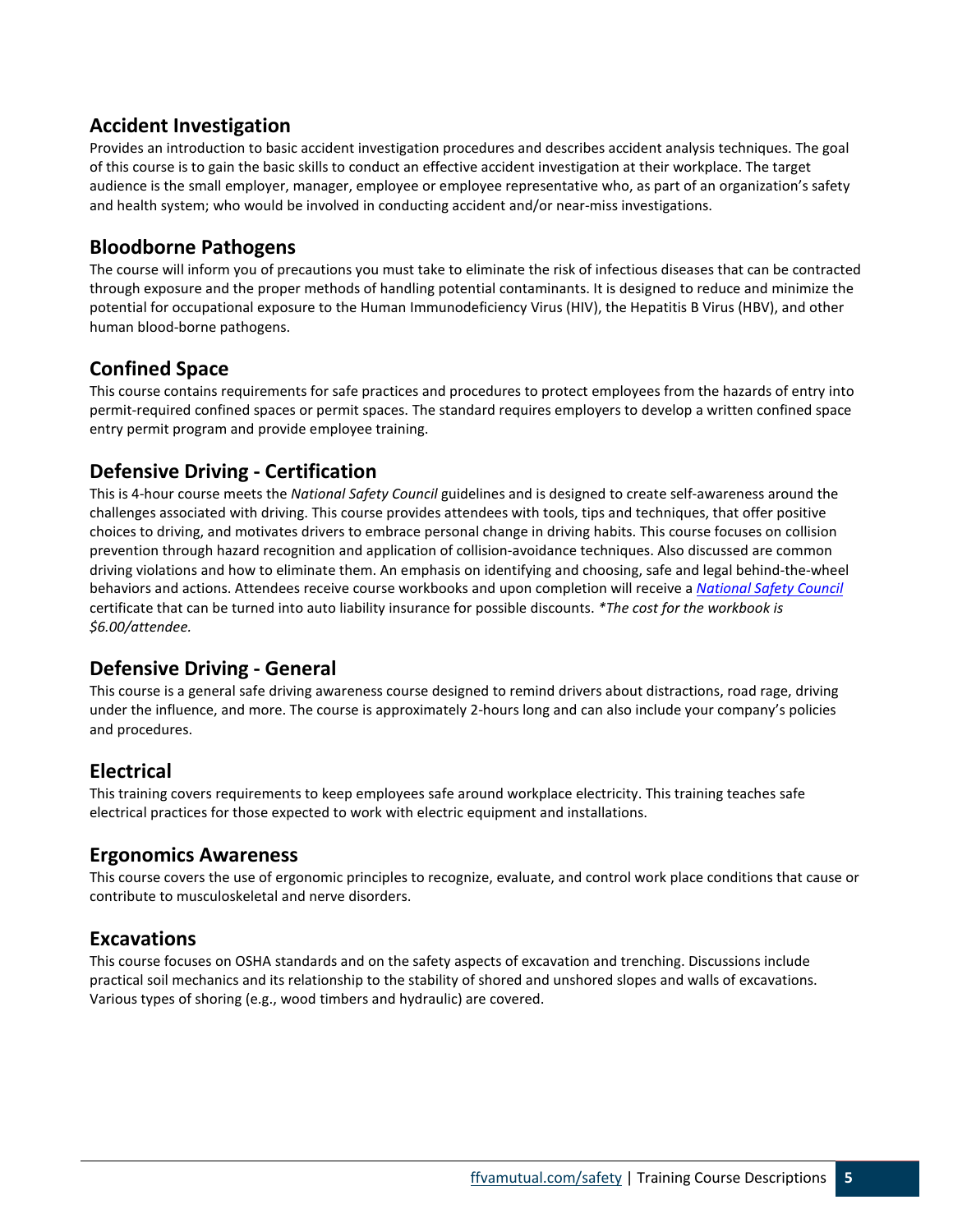#### <span id="page-5-0"></span>**Fall Protection**

This course provides basic fall protection principles to employees who might be exposed to fall hazards. Upon successful completion of this course, attendees will be able to identify hazards, specify guidelines for fall protection systems, recognize methods to minimize the risk of falls, specify employer and employee roles and responsibilities in fall protection, and recognize safety equipment limitations.

#### <span id="page-5-1"></span>**Fire Protection and Emergency Evacuation Plans**

This covers basic requirements for the protection of property and life and the prevention of fires and explosions. OSHA requires employers to have a Fire Prevention Plan and to inform their employees of fire hazards to which they are exposed upon initial assignment to their jobs. Employees will learn what is required to implement a Fire Prevention Plan and Emergency Evacuation Procedures of their work place, understand the threat and power of fire, and learn fire prevention tips.

#### <span id="page-5-2"></span>**First Aid/CPR/AED/Bloodborne Pathogens**

This is a 6-hour training that includes first aid, CPR, AED and blood-borne pathogens. *\*Attendee workbooks are \$20/per person*. This training is geared for the workplace with workplace scenarios and at the end of the course trainees will be qualified to perform training for your own company. This is a train-the-trainer level instruction and trainees have the option of upgrading to instructor level. *\*There is an additional charge of \$25.00/instructor and the instructor materials (only one is needed per company) cost is \$175.00 for First Aid/CPR/AED and \$90.00 for Bloodborne Pathogens.*

#### <span id="page-5-3"></span>**First Aid/CPR (Spanish)**

This is a 6-hour training that includes first aid, CPR, AED and blood-borne pathogens and is taught in Spanish. \**Attendee workbooks are \$20/per person*. This training is designed for the workplace with workplace scenarios. Upon completion course trainees will be qualified to perform training for your own company. This is a train-the-trainer level training and trainees have the option of upgrading to instructor level. \**There is an additional charge of \$25.00/instructor and the instructor materials (only one is needed per company) cost is \$175.00 for First Aid/CPR/AED and \$90.00 for Bloodborne Pathogens.*

#### <span id="page-5-4"></span>**Forklift (Train-the-Trainer)**

This course material is needed to train and authorize your forklift operators in-house. Covers Powered Industrial Trucks (Classes I-VII) and includes information on: OSHA Regulations, Load Centers, Data Plates, Refueling, Battery Charging, Inspections, and trainer information. Trainers will learn how to test operators for proficiency and ensure instruction and training recordkeeping meets OSHA requirements. This is a train-the-trainer course and attendees must already have experience on the forklift and have good communication skills. We will provide attendees with the tools to provide your own in-house training as per CFR 1910.178.

#### <span id="page-5-5"></span>**Hand and Power Tools**

This covers the potential hazards associated with the use of hand and power tools and the safety precautions required to prevent those hazards from occurring.

#### <span id="page-5-6"></span>**Hazardous Communication**

This course covers training required by OSHA's Hazard Communication Standard, which requires that hazardous materials used at the worksite are identified, labeled, handled, used, and disposed of properly. The instruction is intended to help prevent or minimize employee exposures to harmful materials and minimize accidental releases of the material to the work environment.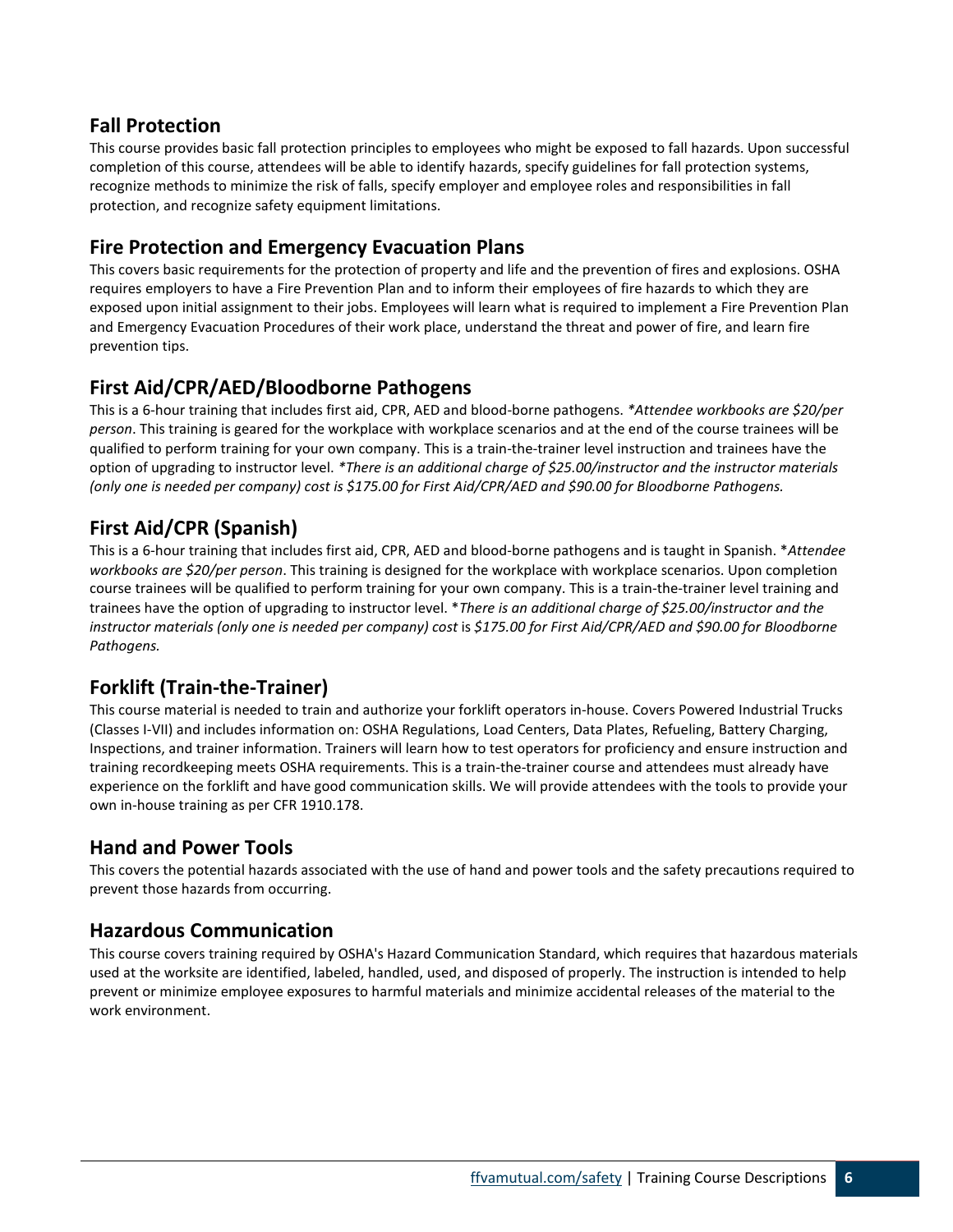#### <span id="page-6-0"></span>**Health Hazards in Construction**

This course provides an introduction to common health hazards encountered in the workplace. These health hazards will include exposure to chemicals, asbestos, silica and lead. This course will feature: identification of hazard; sources of exposure; health hazard information; evaluation of exposure; and engineering and work practice controls. This course is designed as an awareness course for employers and employees.

#### <span id="page-6-1"></span>**Job Hazard Analysis**

This training provides instruction on how to fill out the Job Hazard Analysis form to reduce injury exposure associated with job tasks.

#### <span id="page-6-2"></span>**Ladder Safety**

Ladder safety covers topics related to working safely on ladders. The training will cover: portable ladders, fixed ladders, ladder maintenance, ladder selection, ladder placement, ladder care and use.

#### <span id="page-6-3"></span>**Lock Out/Tag Out**

This course provides information regarding the control of hazardous energy and work under the protection of a lock out/tag out system. This course provides basic information on lock out/tag out practices and the significance of lock out/tag out devices that help identify and control hazardous energy sources, and compliance with OSHA standards.

#### <span id="page-6-4"></span>**Machine Guarding**

This course covers guarding methods, as well as defining terms associated with machine guarding. It is designed to comply with OSHA standards and to be able to identify where mechanical hazards exist and to distinguish the different types of safeguard devices and guards.

#### <span id="page-6-5"></span>**Intro to OSHA and Preparing for an OSHA Inspection**

This course provides an introduction to the Occupational Safety and Health Administration (OSHA) for employers and employees. This training provides tools to prepare employers for an OSHA inspection. Topics include: What are OSHA's priorities, how does a compliance office prepare for an inspection, what does the inspection process involve, how does the typical inspection proceed, results of an inspection, etc.

#### <span id="page-6-6"></span>**Recordkeeping**

This course covers the reporting criteria for consistency of injury and illness data, while simplifying the system for your employer using OSHA's recordkeeping rule. The regulation is designed to improve employee involvement and protect the privacy of an injured or ill worker. Topics covered include: Identify employers and employees covered under OSHA's revised recordkeeping requirements, identify OSHA requirements for recordkeeping, posting, and reporting, how to correctly complete OSHA Forms 300, 300A, and 301, and posting requirements.

#### <span id="page-6-7"></span>**Personal Protective Equipment**

The module covers OSHA regulations affecting the use of personal protective equipment and provides employees with the skills needed to maintain and clean the equipment to protect themselves against hazards in the workplace. This module addresses head, hand, eye, hearing and foot protection.

#### <span id="page-6-8"></span>**Proper Lifting**

This training includes proper lifting techniques, back care and using lifting aids.

#### <span id="page-6-9"></span>**Respiratory Protection**

This course covers information relating to respiratory hazards, protection mechanisms, and safe work practices. The course includes information on how to use respiratory protection for protection against hazardous airborne contaminants in the work environment. This training is done in conjunction with respirator fit testing.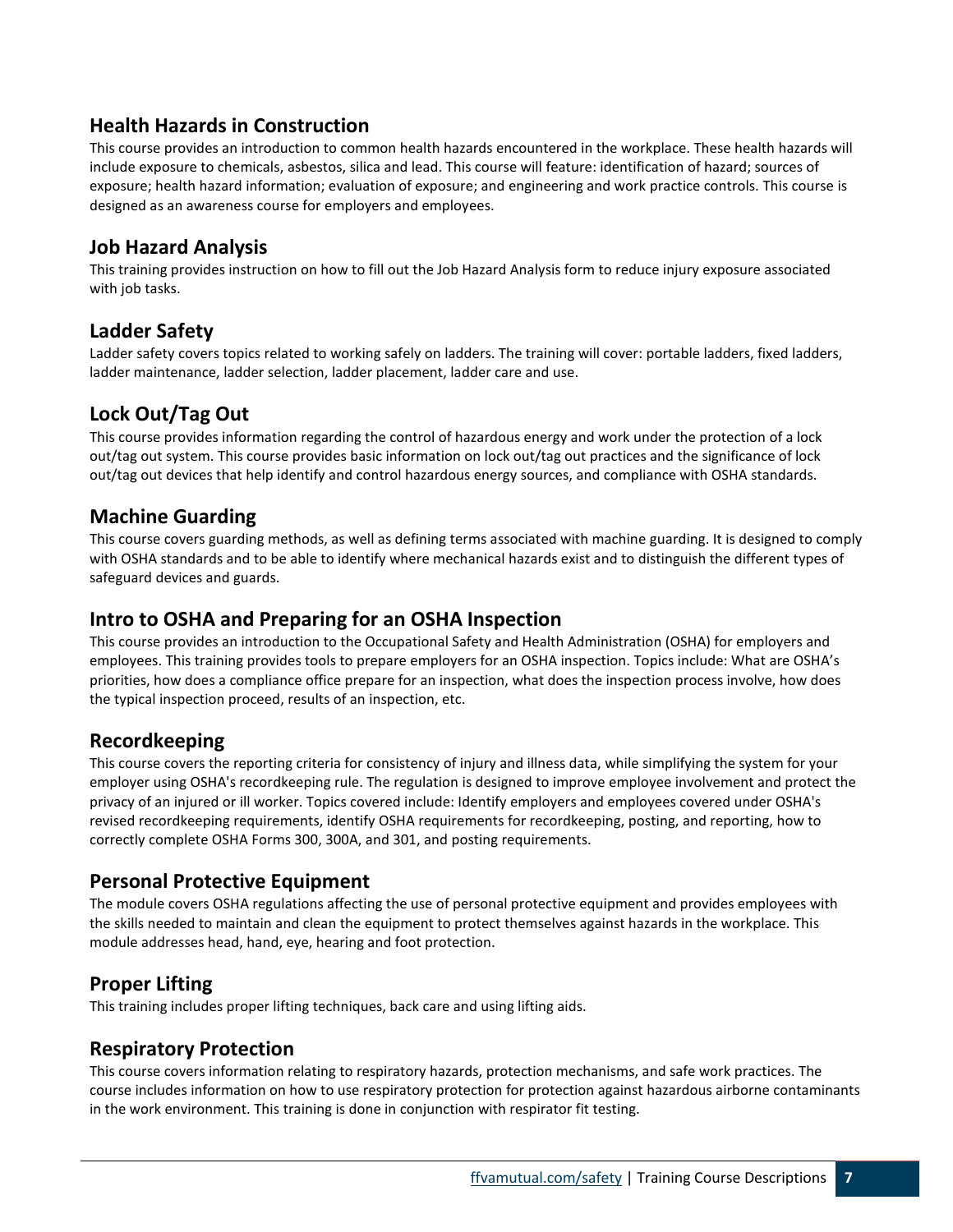#### <span id="page-7-0"></span>**Safety Audits**

Safety audits are a tool employers utilize to evaluate the workplace and its written safety programs with the goal of reducing workplace hazards. Audits should be performed regularly to reduce workplace hazards. This training provides the employer how to perform and audit and the forms used.

#### <span id="page-7-1"></span>**Safety Leadership Boot Camp**

This program is a two-day intensive classroom course, is designed to educate management and supervisory personnel in the aspects of: Safety Management, How to develop a safety culture, and How to reduce costs associated with claims, and is designed to help you improve the quality of your safety program and improving your company's profit.

This Boot Camp event consists of interactive presentations, individual and team exercises, videos and table discussions. All attendees will receive each module presented and handouts. Our highly qualified course facilitators have 20+ years of experience in the area of safety management and loss control in the private industry and with insurance carriers.

#### **Slip, Trip and Fall Hazards**

Slips, trips, and falls constitute the majority of industry accidents. This course provides employees with the ability to recognize and prevent slip, trip, and fall hazards; address the key components of ladder safety.

#### <span id="page-7-2"></span>**Walking and Working Surfaces**

This course covers information relating to hazards associated with holes in floor, ceilings and walls, scaffolds and safe work practices. The course includes information on proper guarding and types of mechanisms used for worker protection.